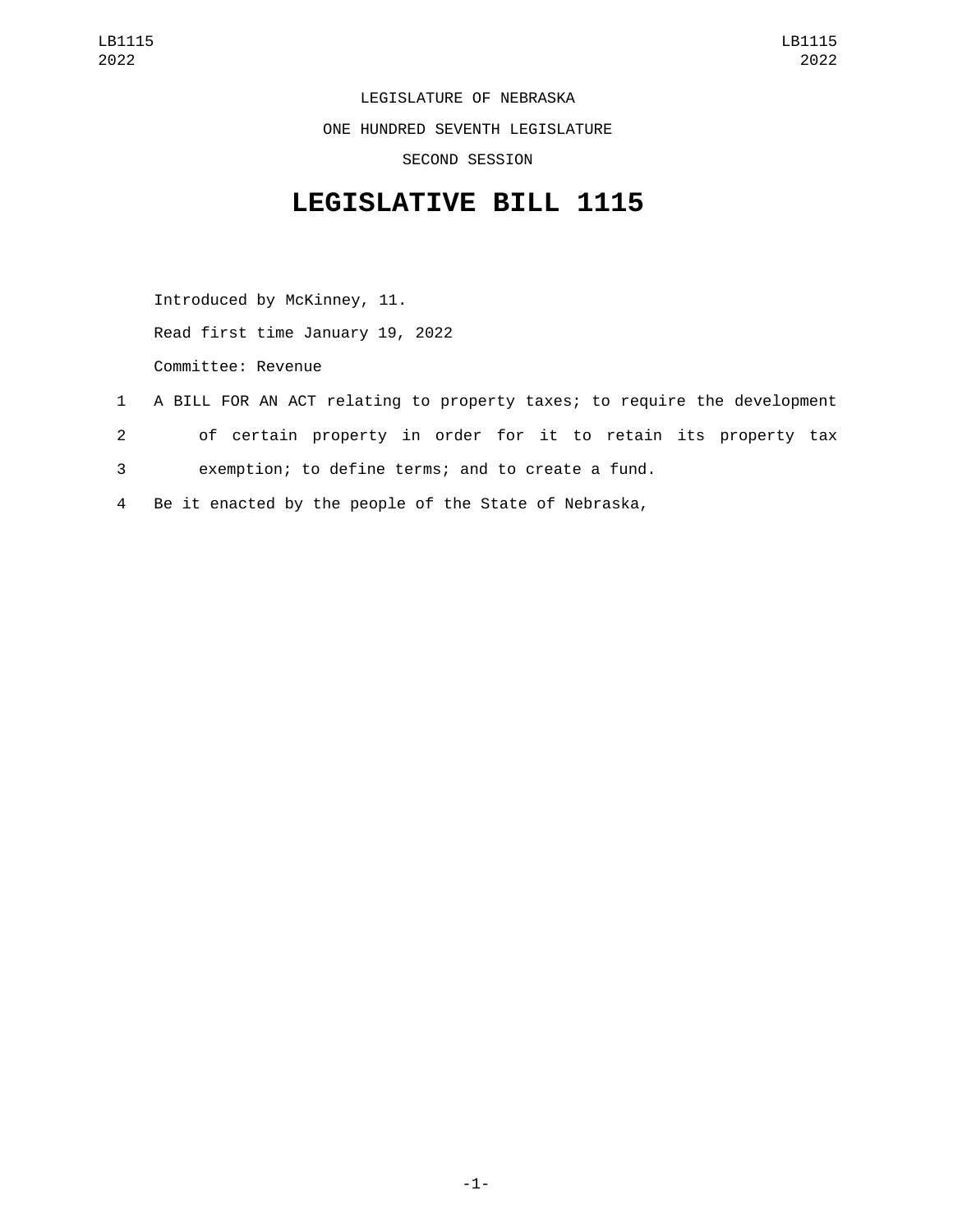| $\mathbf{1}$   | Section 1. (1) For purposes of this section:                                  |
|----------------|-------------------------------------------------------------------------------|
| $\overline{2}$ | (a) High-poverty area means an area consisting of one or<br>more              |
| 3              | contiguous census tracts, as determined by the most recent federal            |
| 4              | decennial census, which contain a percentage of persons with incomes          |
| 5              | below the poverty line of greater than thirty percent, and all census         |
| 6              | tracts contiguous to such tract or tracts, as determined by the most          |
| 7              | recent federal decennial census; and                                          |
| 8              | (b) Underutilized tax-exempt property means any real property that            |
| 9              | $(i)$ is exempt from property taxes pursuant to subdivision $(1)(a)$ or $(1)$ |
| 10             | (d) of section 77-202 and (ii) is completely undeveloped or contains          |
| 11             | deteriorating structures.                                                     |
| 12             | (2) Any owner of underutilized tax-exempt property located in a               |
| 13             | high-poverty area shall develop or redevelop such property within three       |
| 14             | years after the effective date of this act. For purposes of this              |
| 15             | subsection, property shall be considered to have been developed or            |
| 16             | redeveloped if the market value of the property increases by at least         |
| 17             | twenty-five percent as a result of such development or redevelopment, as      |
| 18             | determined by the Property Tax Administrator.                                 |
| 19             | (3) If the owner does not develop or redevelop the underutilized              |
| 20             | tax-exempt property as required in subsection (2) of this section:            |
| 21             | <u>(a) Such property shall lose its property tax exemption until it has </u>  |
| 22             | been developed or redeveloped as described in subsection (2) of this          |
| 23             | section; and                                                                  |
| 24             | (b) The owner shall pay a fine of two thousand five hundred dollars           |
| 25             | to the Property Tax Administrator. The Property Tax Administrator shall       |
| 26             | remit all fines received under this section to the State Treasurer for        |
| 27             | credit to the High-Poverty Area Assistance Fund.                              |
| 28             | (4) The Property Tax Administrator shall enforce this section and             |
| 29             | shall notify property owners when the Property Tax Administrator has          |
| 30             | determined that a violation of this section has occurred. The Property        |
| 31             | Tax Administrator's determination may be appealed, and the appeal shall       |